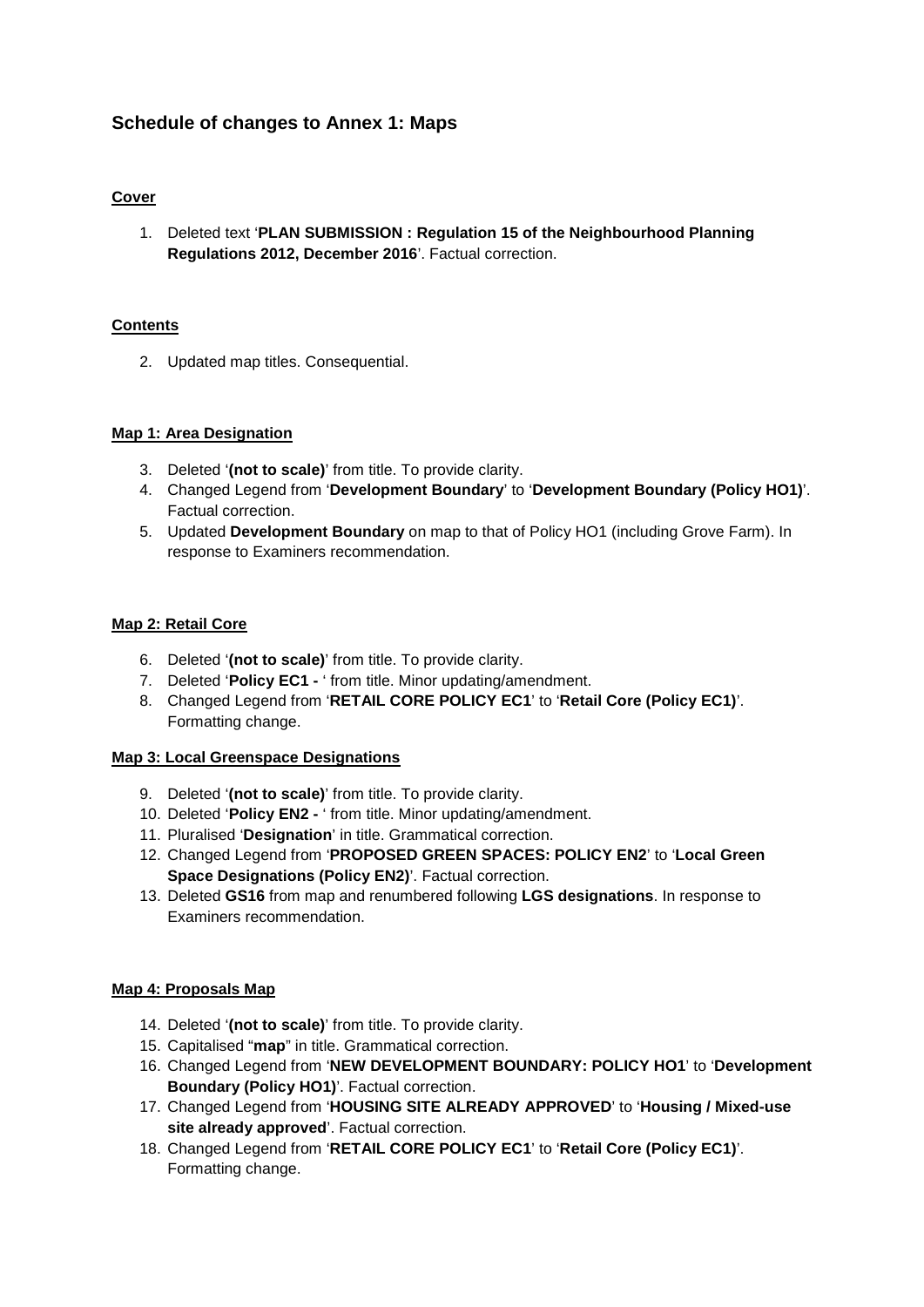- 19. Changed Legend from '**SITE ALLOCATIONS (HOUSING): POLICY HO3**' to '**Housing / Mixed-use site Allocations (Policy HO2)**'. Factual correction.
- 20. Changed Legend from '**PROPOSED GREEN SPACES: POLICY EN2**' to '**Local Green Space Designations (Policy EN2)**'. Factual correction.
- 21. Changed Legend from '**LOCAL LISTING OF TREES: POLICY EN9**' to '**Locally important trees and hedgerows outside the Conservation Area (Policy EN8)**'. Consequential.
- 22. Changed Legend from '**LOCAL TREES LANGHAM/KNELLE/BELLHURST**' to '**Locally important trees at Langham, Knelle and Bellhurst Roads (Policy EN8)**'. Consequential.
- 23. Changed Legend from '**LOCAL LISTING OF STRUCTURES: POLICY EN8**' to '**Locally important historic buildings and other structures (Policy EN7)**'. In response to Examiners recommendation.
- 24. Added **Grove Farm** site allocation to map. In response to Examiners recommendation.
- 25. Updated **Development Boundary** on map to that of Policy HO1 (including Grove Farm). In response to Examiners recommendation.
- 26. Updated **Locally important roadside trees** line on map to remove northern extent. Factual correction.
- 27. Deleted **GS16** from map. In response to Examiners recommendation.

### **Map 5: Accessibility**

- 28. Deleted '**(not to scale)**' from title. To provide clarity.
- 29. Changed Legend from '**Development Boundary**' to '**Development Boundary (Policy HO1)**'. Factual correction.
- 30. Changed Legend from '**Public Transport - Bus operating 5-6 days a week**' to '**Public Transport - Bus operating 6 days a week**'. Factual correction.
- 31. Deleted Legend '**Public Transport - Bus operating 7 days a week**'. To provide clarity.
- 32. Added Legend '**Public Transport - Bus operating less than 5 days a week**'. Factual correction.
- 33. Added Legend '**Public Transport - Railway Station**'. To provide clarity.
- 34. Added '**Public Transport - Bus operating less than 5 days a week**' line to map. Factual correction.
- 35. Updated **Development Boundary** on map to that of Policy HO1 (including Grove Farm). In response to Examiners recommendation.

# **Map 6: Flood Risk**

- 36. Deleted '**(not to scale)**' from title. To provide clarity.
- 37. Changed Legend from '**Development Boundary**' to '**Development Boundary (Policy HO1)**'. Factual correction.
- 38. Deleted Legends for '**Surface Flooding**'. Consequential.
- 39. Updated **Development Boundary** on map to that of Policy HO1 (including Grove Farm). In response to Examiners recommendation.
- 40. Updated **Flood Zones 2 and 3** on map to most recent data from the Environment Agency. Factual correction.
- 41. Deleted **Surface Flooding** on map. To provide clarity.

# **Map 7: Environment & Habitat Designations**

42. Deleted '**(not to scale)**' from title. To provide clarity.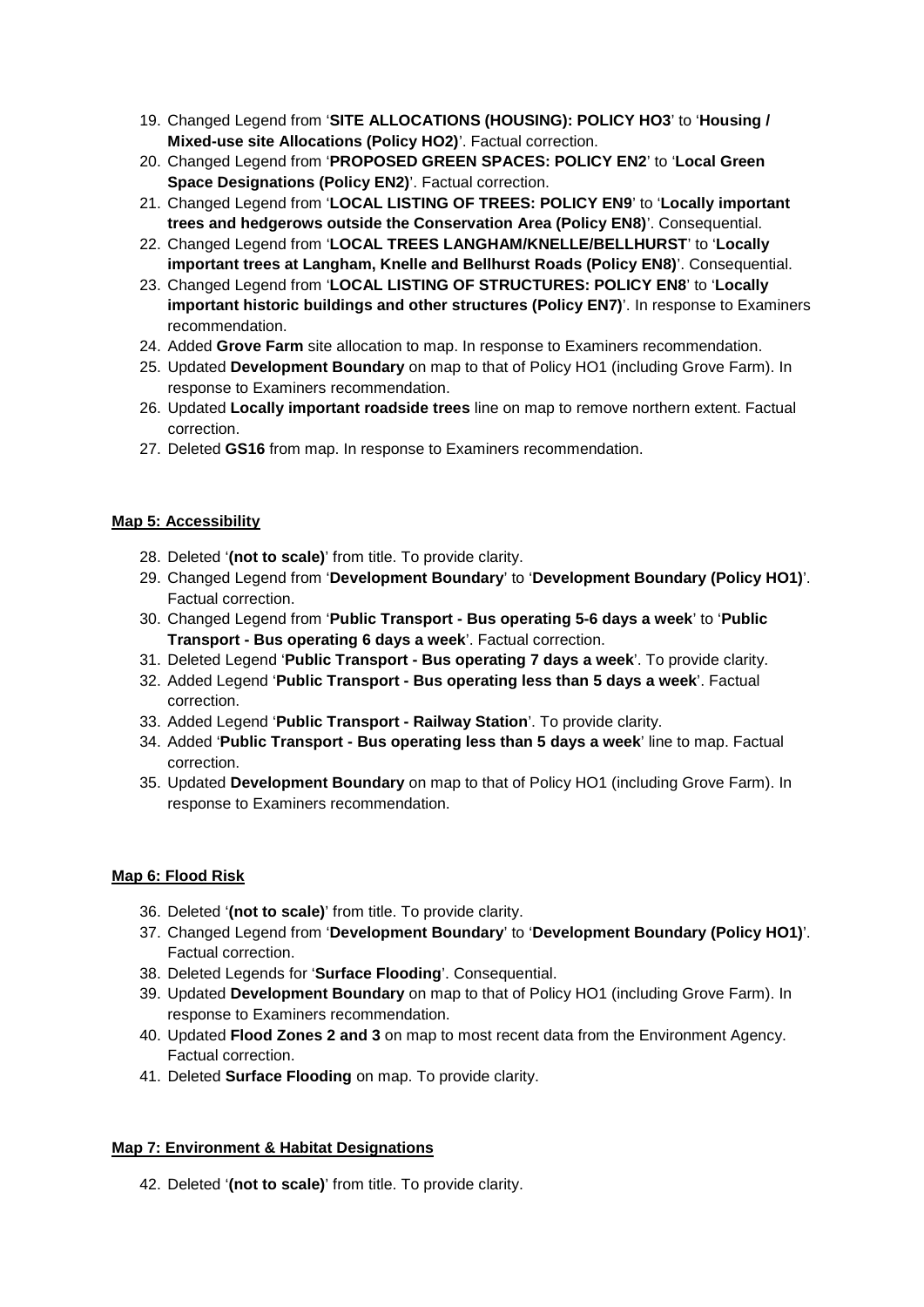- 43. Capitalised "**designations**" in title. Grammatical correction.
- 44. Changed Legend from '**Development Boundary**' to '**Development Boundary (Policy HO1)**'. Factual correction.
- 45. Changed Legend from '**Ancient Woodland Revised 2010**' to '**Ancient Woodland**'. Consequential.
- 46. Updated **Development Boundary** on map to that of Policy HO1 (including Grove Farm). In response to Examiners recommendation.
- 47. Updated **Ancient Woodlands** on map to the most recent data. Factual correction.

### **Map 8: Employment Areas**

- 48. Deleted '**(not to scale)**' from title. To provide clarity.
- 49. Capitalised "**areas**" in title. Grammatical correction.
- 50. Changed Legend from '**Development Boundary**' to '**Development Boundary (Policy HO1)**'. Factual correction.
- 51. Changed Legend from '**Employment Areas**' to '**Existing Employment Areas (Class B and similar uses)**'. Factual correction.
- 52. Updated **Development Boundary** on map to that of Policy HO1 (including Grove Farm). In response to Examiners recommendation.

### **Map 9: Historic Environment**

- 53. Deleted '**(not to scale)**' from title. To provide clarity.
- 54. Capitalised "**environment**" in title. Grammatical correction.
- 55. Changed Legend from '**Development Boundary**' to '**Development Boundary (Policy HO1)**'. Factual correction.
- 56. Changed Legend from '**Archaeological Sensitive Areas**' to '**Archaeological Notification Areas**'. Factual correction.
- 57. Updated **Development Boundary** on map to that of Policy HO1 (including Grove Farm). In response to Examiners recommendation.
- 58. Updated **Archaeological Notification Areas** on map to most recent data. Factual correction.
- 59. Reproduced map at 12,500 scale so as to include the **Ancient Monument (Abbey)** to the south east of Salehurst. To provide clarity.

### **Map 10: Parks and Open Spaces**

- 60. Deleted '**(not to scale)**' from title. To provide clarity.
- 61. Changed title from '**Open Space constraints**' to '**Parks and Open Spaces**'. Factual correction.
- 62. Changed Legend from '**Development Boundary**' to '**Development Boundary (Policy HO1)**'. Factual correction.
- 63. Updated **Development Boundary** on map to that of Policy HO1 (including Grove Farm). In response to Examiners recommendation.

### **Map 11: Development Boundary**

64. Deleted '**(not to scale)**' from title. To provide clarity.